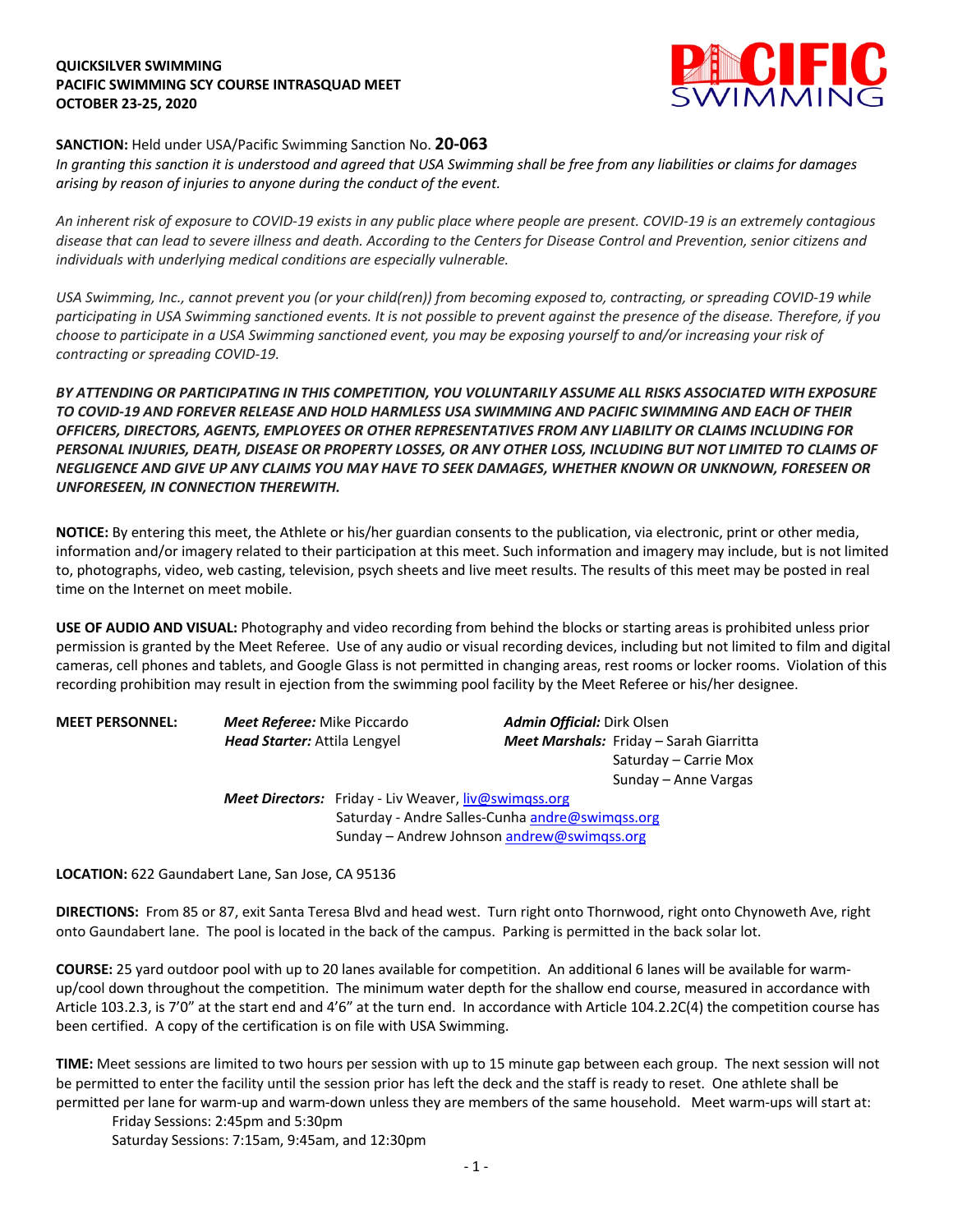**RULES: •** Current USA and Pacific Swimming rules and warm-up procedures will govern the meet. A copy of these procedures will be posted at the Clerk-of-Course.

• All applicable adults participating in or associated with this meet, acknowledge that they are subject to the provisions of the USA Swimming Minor Athlete Abuse Prevention Policy ("MAAPP"), and that they understand that compliance with the MAAPP policy is a condition of participation in the conduct of this competition.

- All events are timed finals.
- All events will swim fast to slow.
- Athletes may compete in 3 events during their assigned session.
- All Athletes ages 12 and under should complete competition within four (4) hours.

• Entries will be accepted until the number of splashes exceeds the estimated timeline, per the "Four-Hour Rule," based on the Athletes age and gender, or until the number of entered athletes meets maximum capacity as determined by local health guidelines.

**•** If local conditions warrant it the Meet Referee, with the concurrence of the Meet Director, may require a mandatory scratch down. Immediate cash refunds will be made for any mandatory scratches.

• All Coaches and Officials must wear their USA Swimming membership cards in a visible manner.

**UNACCOMPANIED ATHLETES:** Any USA Swimming Athlete-Member competing at the meet must be accompanied by a USA Swimming Member-Coach for the purposes of Athlete supervision during warm-up, competition and warm-down. If a Coach-Member of the Athlete's USA Swimming Club does not attend the meet to serve in said supervisory capacity, it is the responsibility of the Athlete or the Athlete's legal guardian to arrange for supervision by a USA Swimming Member-Coach. The Meet Director or Meet Referee may assist the Athlete in making arrangements for such supervision; however, it is recommended that such arrangements be made in advance of the meet by the Athlete's USA Swimming Club Member-Coach.

**RACING STARTS:** Athletes must be certified by a USA Swimming member-coach as being proficient in performing a racing start or must start the race in the water. It is the responsibility of the Athlete or the Athlete's legal guardian to ensure compliance with this requirement.

**RESTRICTIONS:** • Smoking and the use of other tobacco products is prohibited on the pool deck, in the locker rooms, in spectator

- seating, on standing areas and in all areas used by Athletes, during the meet and during warm-up periods.
- Sale and use of alcoholic beverages is prohibited in all areas of the meet venue.
- No glass containers are allowed in the meet venue.
- No propane heater is permitted except for snack bar/meet operations.
- All shelters must be properly secured.
- Deck Changes are prohibited.

• Destructive devices, to include but not limited to, explosive devices and equipment, firearms (open or concealed), blades, knives, mace, stun guns and blunt objects are strictly prohibited in the swimming facility and its surrounding areas. If observed, the Meet Referee or his/her designee may ask that these devices be stored safely away from the public or removed from the facility. Noncompliance may result in the reporting to law enforcement authorities and ejection from the facility. Law enforcement officers (LEO) are exempt per applicable laws.

• Operation of a drone, or any other flying apparatus, is prohibited over the venue (pools, Athlete/Coach areas, Spectator areas and open ceiling locker rooms) any time Athletes, Coaches, Officials and/or Spectators are present.

• All persons attending the event or entering the facility must have a reserved spot. All persons entering the facility will be required to go through Covid19 checkpoint process. Any patrons with a cough, fever, shortness of breath or exposure to anyone with Covid19 will not be permitted into the facility. Staff and meet personnel may be required to complete further protocols including a temperature check as required by Santa Clara County.

• Attendees will have access to the roundhouse bathrooms for emergency use only. Locker rooms and all other facilities will remain closed.

• Set-up on deck will not be permitted. Each athlete will be pre-assigned a warm-down lane and designated bag drop area to use throughout the session.

**ELIGIBILITY:** • Athletes must be current members of USA Swimming and enter their name and registration number on the meet entry card as they are shown on their Registration Card. If this is not done, it may be difficult to match the Athlete with the registration and times database. The meet host will check all Athlete registrations against the SWIMS database and if not found to be registered, the Meet Director shall accept the registration at the meet (a \$10 surcharge will be added to the regular registration fee). Duplicate registrations will be refunded by mail.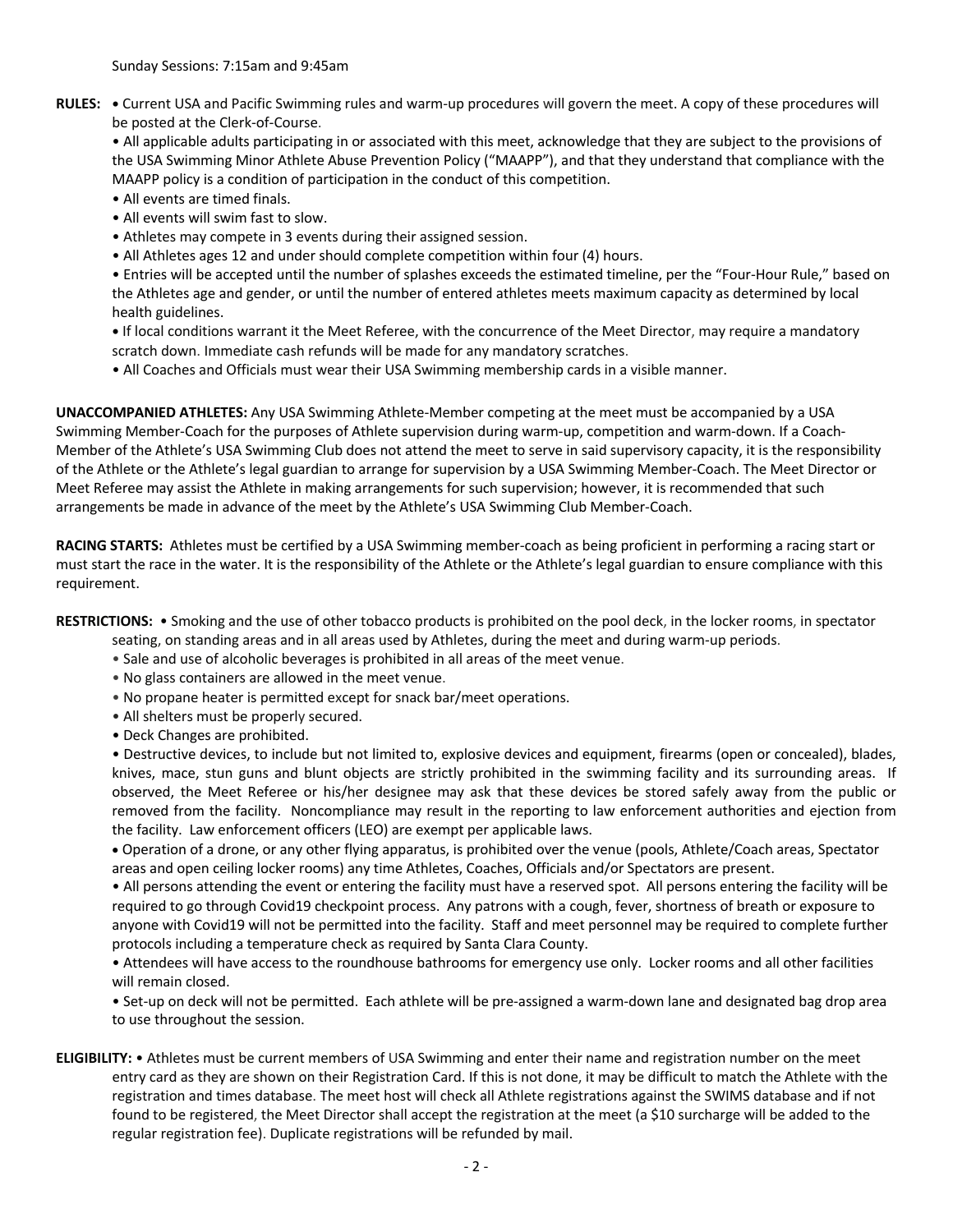• Meet is open only to qualified athletes registered with QSS. Athletes who are unattached but participating with QSS are eligible to compete.

• Entries with **"**NO TIME" will be accepted.

• Disabled Athletes are welcome to attend this meet and should contact the Meet Director or Meet Referee regarding any special accommodations on entry times and seeding per Pacific Swimming policy.

• Athletes 19 years of age and over may compete in the meet for time only, no awards. Such Athletes must have met standards for the 17-18 age group.

• The Athlete's age will be the age of the Athlete on the first day of the meet.

• Athletes must be members of QSS and are only permitted to enter the meet if their practice cohort is participating. No changing sessions is permitted.

**ENTRY FEES:** \$30 flat fee per athlete. All meet entry fees will be charged to your QSS account. No refunds will be made, except mandatory scratch downs.

**TEAMUNIFY ENTRIES:** Any entries submitted via QuickSilver's TeamUnify website must first be both committed and approved by Saturday, October 17. Entries that are not committed and approved in TeamUnify are incomplete and shall not be accepted after a session closes.

**CHECK-IN:** The meet shall be pre-seeded.

**SCRATCHES:** Any Athletes not reporting for or competing in an individual timed final event that they have entered shall not be penalized.

**AWARDS:** None.

**ADMISSION:** Free.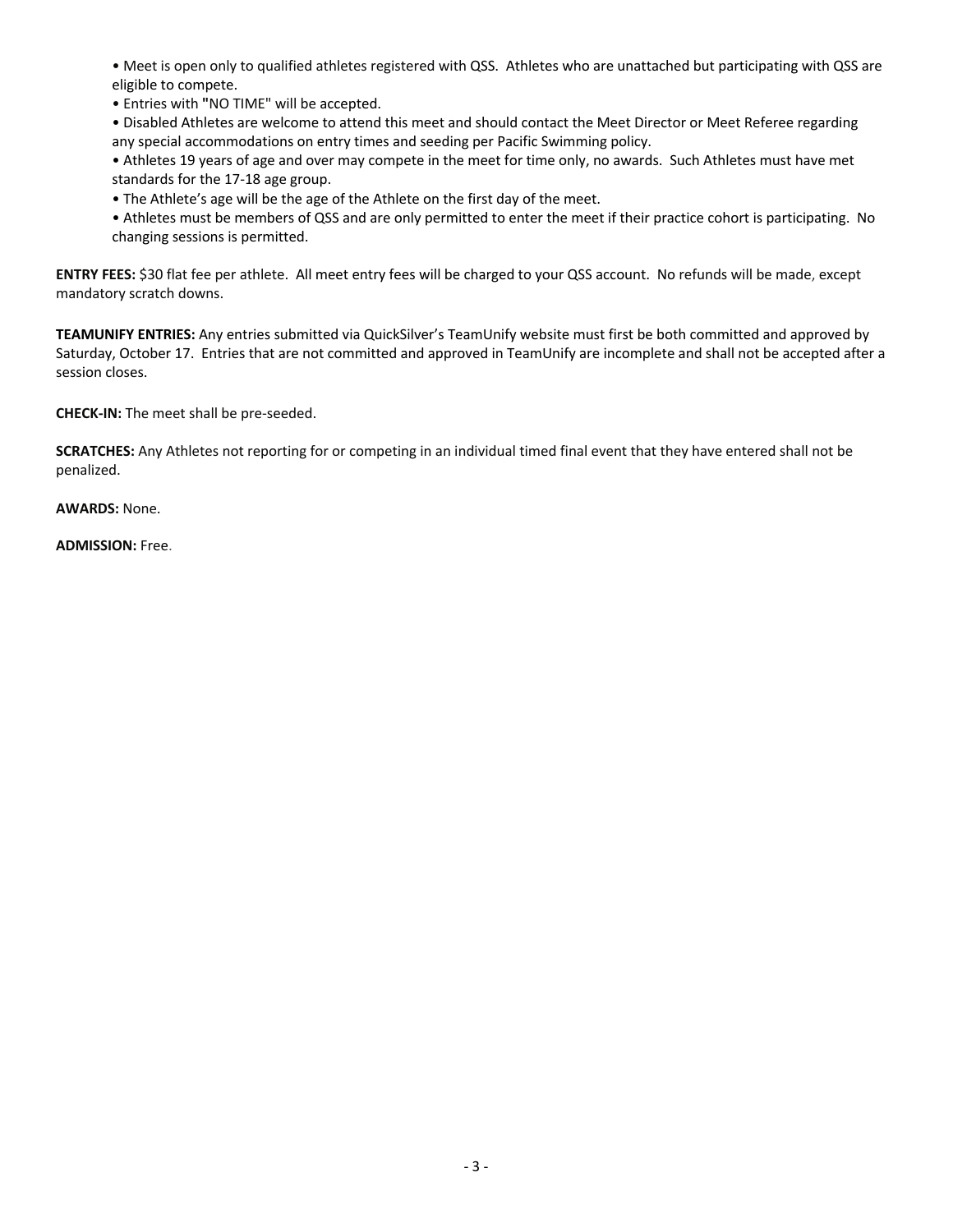## **FRIDAY'S EVENT SUMMARY**

| <b>Girls</b> | <b>Friday 10/23</b>   | <b>Boys</b> |
|--------------|-----------------------|-------------|
|              | JN & PS3 & SR Cohorts |             |
|              | 3:00-5:15pm           |             |
|              | 200 IM                |             |
| 3            | 100 Back              |             |
| 5            | 100 Free              | 6           |
|              | 100 Fly               |             |
| g            | 200 Free              | 10          |
| 11           | 100 Breast            | 12          |
| 13           | 50 Free               | 14          |

| <b>Girls</b> | <b>Friday 10/23</b><br><b>Grey &amp; PN Cohorts</b><br>5:30-7:30pm | <b>Boys</b> |
|--------------|--------------------------------------------------------------------|-------------|
| 15           | 100 Free                                                           | 16          |
| 17           | 50 Back                                                            | 18          |
| 19           | <b>50 Fly</b>                                                      | 20          |
| 21           | 100 IM                                                             | 22          |
| 23           | 100 Breast                                                         | 24          |
| 25           | 50 Free                                                            | 26          |
| 27           | 100 Back                                                           | 28          |
| 29           | 100 Fly                                                            | 30          |
| 31           | 50 Breast                                                          | 32          |

# **SATURDAY'S EVENT SUMMARY**

| <b>Girls</b> | Saturday, 10/24<br><b>Turquoise Cohorts</b><br>7:30-9:30am | <b>Boys</b> |
|--------------|------------------------------------------------------------|-------------|
| 33           | 100 Free                                                   | 34          |
| 35           | 50 Back                                                    | 36          |
| 37           | <b>50 Fly</b>                                              | 38          |
| 39           | 100 IM                                                     | 40          |
| 41           | 50 Breast                                                  | 42          |
| 43           | 50 Free                                                    | 44          |

| <b>Girls</b> | Saturday 10/24<br><b>National Cohorts</b><br>$9:45 - 11:45am$ | <b>Boys</b> |
|--------------|---------------------------------------------------------------|-------------|
| 45           | 200 IM                                                        | 46          |
| 47           | 100 Back                                                      | 48          |
| 49           | 100 Free                                                      | 50          |
| 51           | 100 Fly                                                       | 52          |
| 53           | 200 Free                                                      | 54          |
| 55           | 100 Breast                                                    | 56          |
| 57           | 50 Free                                                       | 58          |